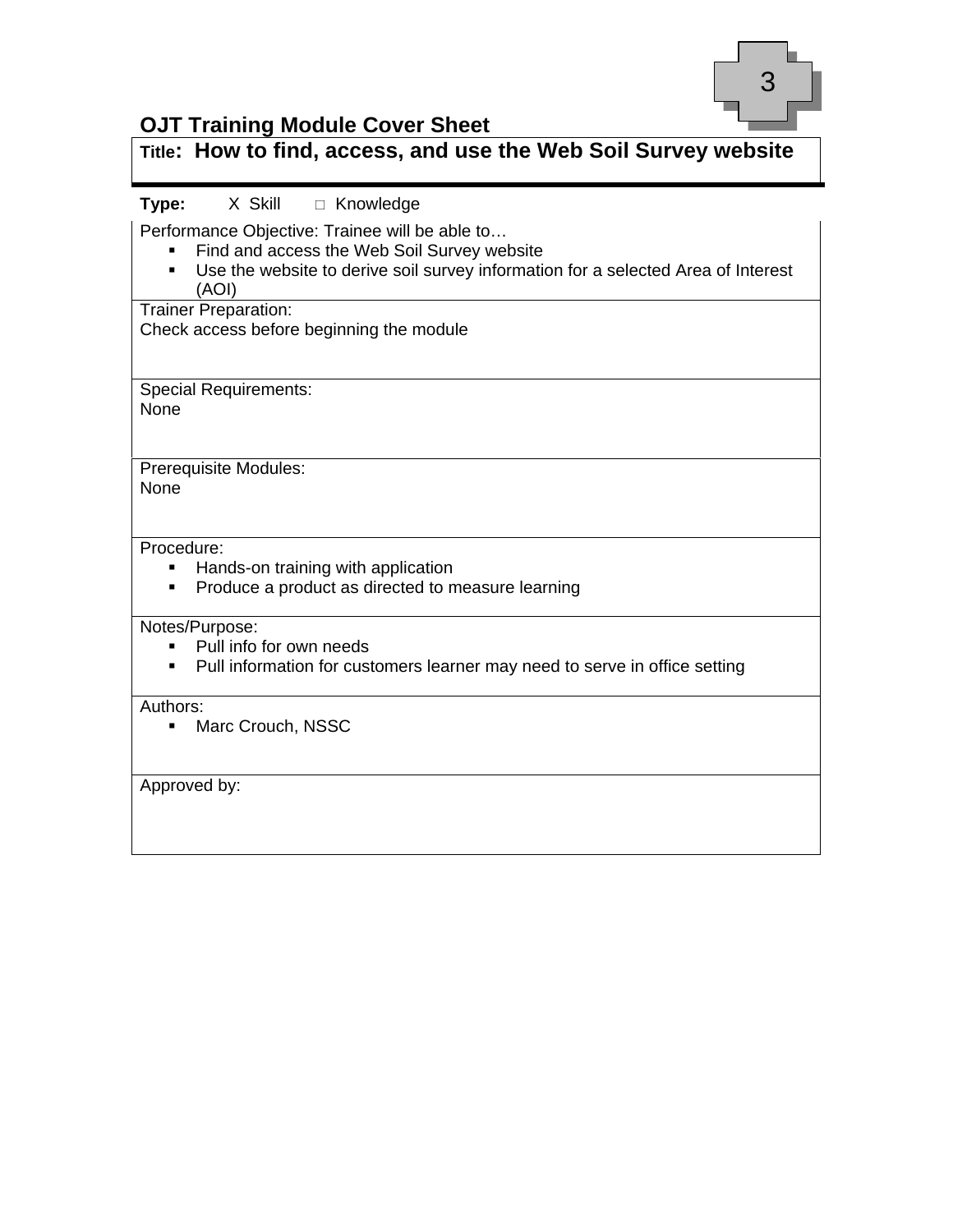

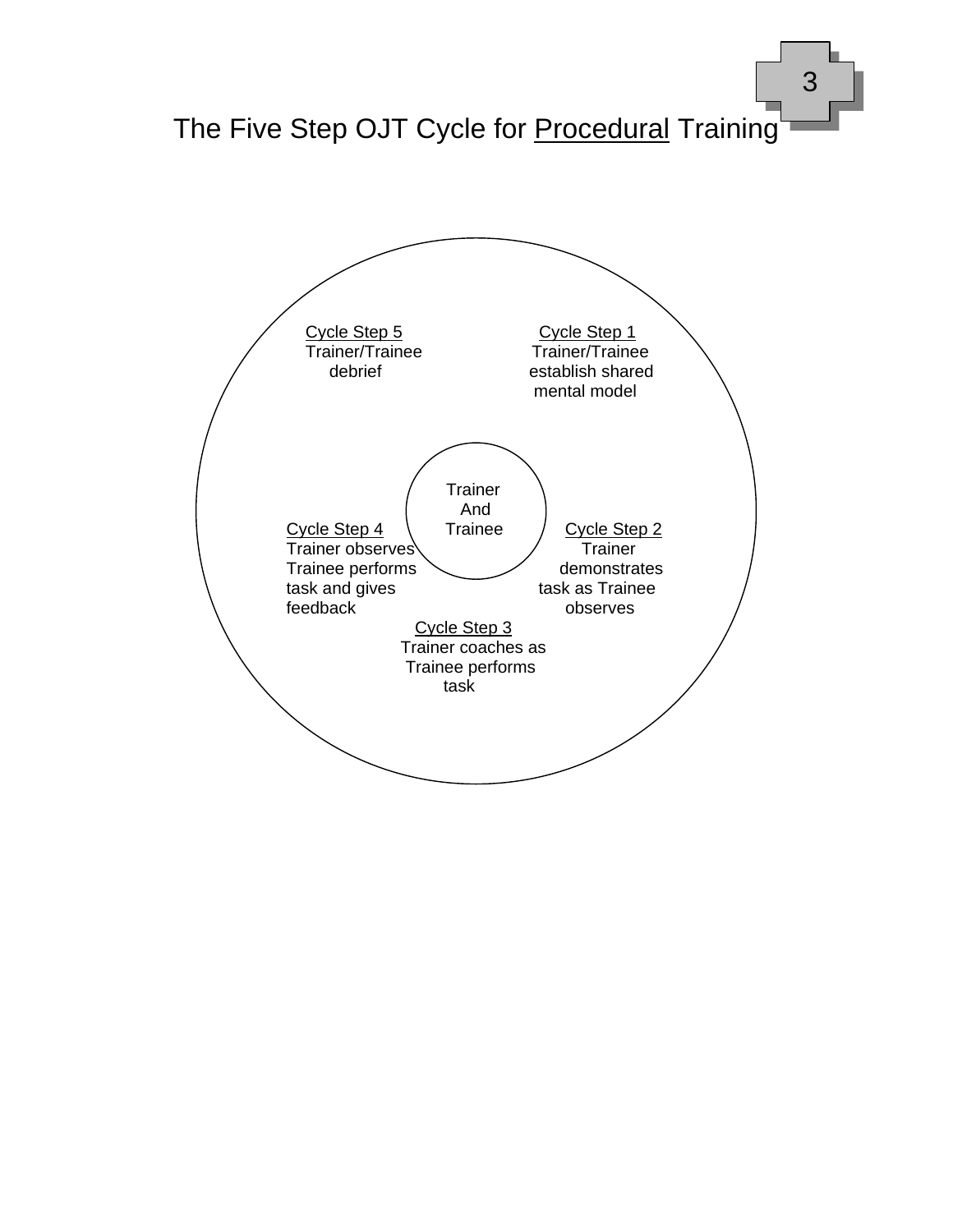#### **OJT Module Lesson**

| Title:                                                                                                                                                                     |                                                                                                                                                                  |
|----------------------------------------------------------------------------------------------------------------------------------------------------------------------------|------------------------------------------------------------------------------------------------------------------------------------------------------------------|
| <b>WHAT</b>                                                                                                                                                                | WHY, WHEN, WHERE, HOW, SAFETY, QUALITY                                                                                                                           |
| Find and access the WSS<br>website on trainee's computer                                                                                                                   | Save as favorite and place on trainee desktop                                                                                                                    |
| Review the home page<br><b>Three Basic Steps</b><br>I want to $\ldots$<br>Announcements/Events<br>٠<br>I want help with<br>$\blacksquare$<br><b>Browse by Subject</b><br>٠ | Trainer opens all links and files and shows what is<br>at each. No need to read through all material at this<br>point. Just see what is there. Trainee observes. |
| Find, open, and read through the<br>"How to Use Web Soil Survey"<br>under "I want help with"                                                                               | Provide trainee a few minutes to scan through the<br>material. No need to read thoroughly as observing<br>the next step will be a better learning method.        |
| <b>Start WSS</b>                                                                                                                                                           | Trainer - "Push" the button                                                                                                                                      |
| Follow "How to Use Web Soil<br>Survey" to guide you through the<br>website                                                                                                 | Trainer performs, trainee observes. Check out all<br>functions, options, etc. of the website                                                                     |
| Follow "How to Use Web Soil<br>Survey" to guide you through the<br>website                                                                                                 | Switch seats. Trainee performs while trainer<br>provides guidance as needed.                                                                                     |
| <b>Test learning</b>                                                                                                                                                       | Move on to the measurement of learning next page.                                                                                                                |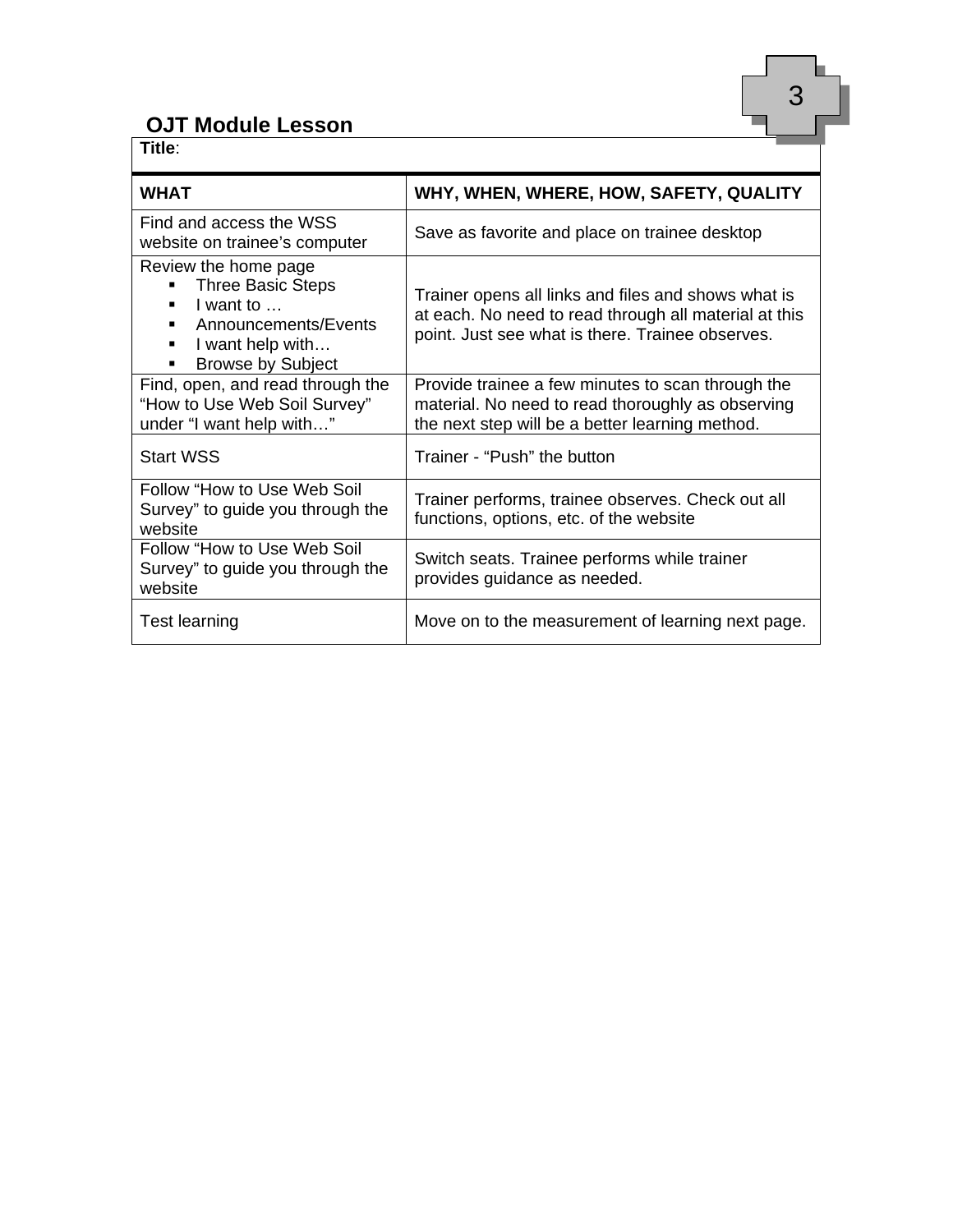### **OJT Measurement of Learning**

| <b>OJT Measurement of Learning</b>                                                                                                                                   |                                                                                                                                                                                      |
|----------------------------------------------------------------------------------------------------------------------------------------------------------------------|--------------------------------------------------------------------------------------------------------------------------------------------------------------------------------------|
| Customer wants soil survey<br>information for two plots of land.<br>They wish to purchase one of the<br>two and want to know what the                                | Trainer observe while trainee performs.<br>Select 2 AOIs anywhere in your survey area. Keep                                                                                          |
| soils will tell them. They want to<br>use it for pasture and forage, a<br>truck garden, and building a<br>house, barn, and greenhouse.<br>They also want information | them small, about 200 acres each. It is the process<br>of pulling the information together that is most<br>important. Doing this for 2 areas provides repetition<br>for the learner. |
| concerning topsoil sources for<br>use in the greenhouse. Provide<br>them with the information they<br>need.                                                          | Trainer could add or substitute own scenario for<br>measuring learning.                                                                                                              |
| Feedback                                                                                                                                                             | Trainer provides feedback and debriefs trainee.<br>Repeat anything as needed until trainee is able to<br>perform without supervision.                                                |
|                                                                                                                                                                      | Complete Performance Report with trainee.                                                                                                                                            |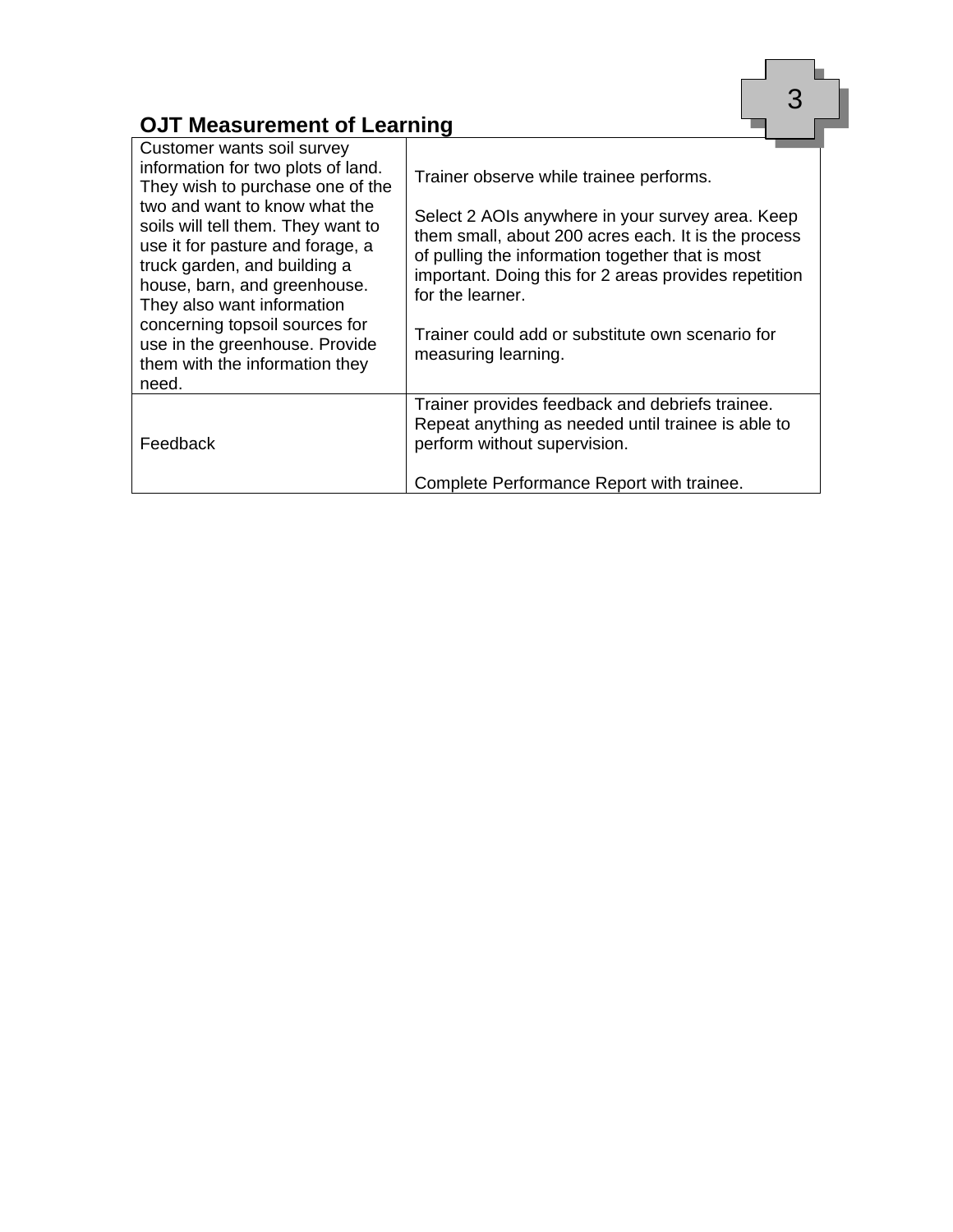

### **Trainee OJT Performance Report Form**

|  | Trainee's Name: | JOD<br>∵ıtle |
|--|-----------------|--------------|
|--|-----------------|--------------|

| Trainer's Name: | )ate |  |
|-----------------|------|--|
|                 |      |  |

| Task           | Date $(s)$ of |            | Rating       | <b>Trainer's Comments</b> |
|----------------|---------------|------------|--------------|---------------------------|
| (module title) | Training      | Acceptable | Unacceptable |                           |
|                |               |            |              |                           |
|                |               |            |              |                           |
|                |               |            |              |                           |
|                |               |            |              |                           |
|                |               |            |              |                           |
|                |               |            |              |                           |

| <b>Additional Trainer's comments:</b> |
|---------------------------------------|
|                                       |
|                                       |
|                                       |
| <b>Trainee's Comments:</b>            |
|                                       |
|                                       |
|                                       |
| Action to be taken if unacceptable:   |
|                                       |
|                                       |
|                                       |
|                                       |

#### **Signatures**

| Trainee                  | Date |
|--------------------------|------|
| Trainer                  | Date |
| Supervisor, if different | Date |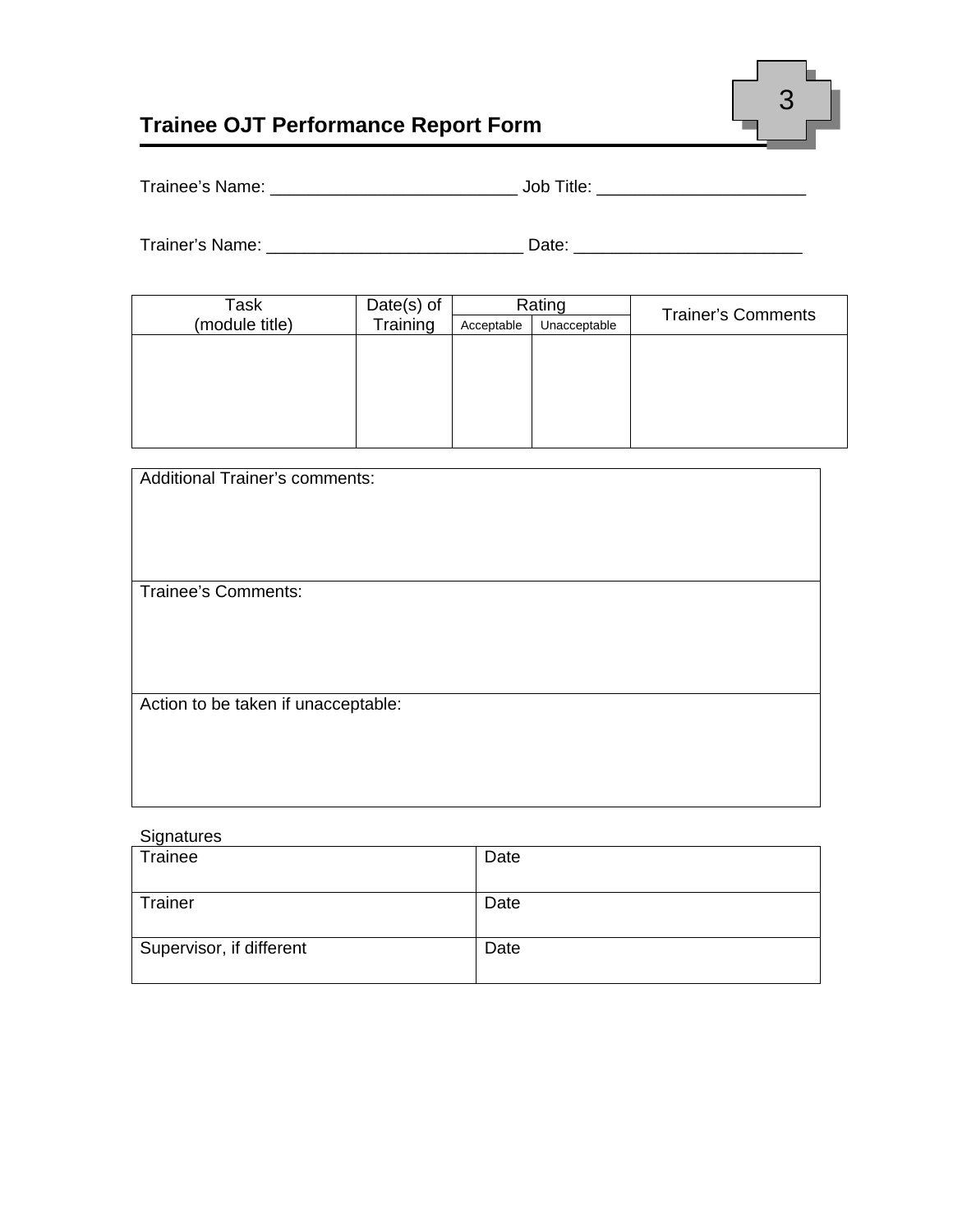

#### **OJT Training Module Cover Sheet**

#### **Title: How to use Soil Taxonomy and the Keys to Soil Taxonomy - Overview**

#### **Type:** □ Skill X Knowledge

Performance Objective: Trainee will be able to…

- Understand what information is in Soil Taxonomy versus Keys to Soil Taxonomy
- Understand what information is in both Soil Taxonomy and Keys to Soil Taxonomy
- Understand when they want to refer to Soil Taxonomy versus Keys to Soil Taxonomy

#### Trainer Preparation:

• Review this module

Special Requirements: **None** 

Prerequisite Modules: None

#### Procedure:

- **Discussion with trainee**
- **Have Soil Taxonomy and Keys to Soil Taxonomy laid out side by side**

Notes/Purpose:

Authors:

**Marc Crouch, NSSC** 

Approved by: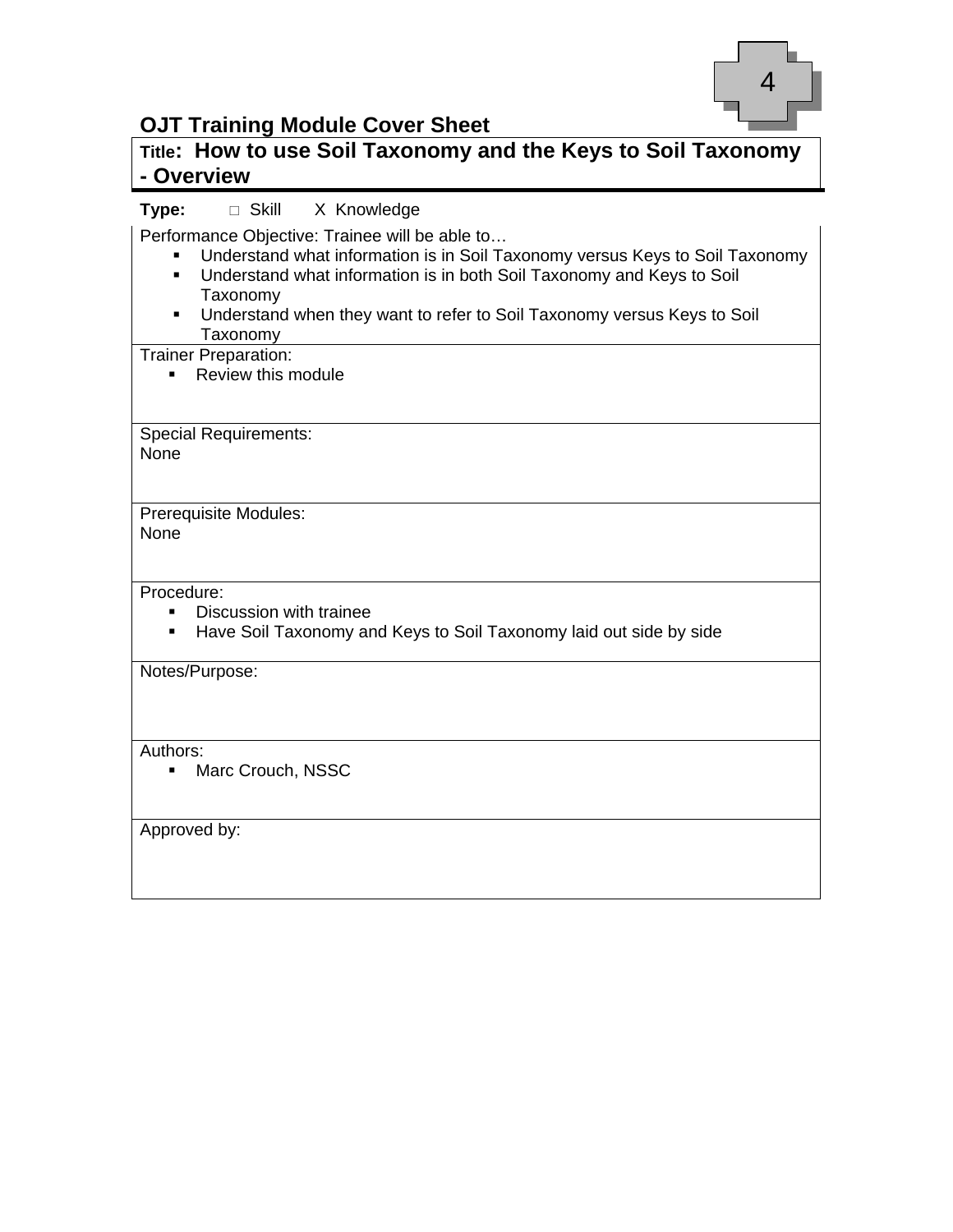## **OJT Module Lesson**

|                                                                                                                               | Title: How to use Soil Taxonomy and the Keys to Soil Taxonomy                                                                                                                                                                                                                                                                                                                                                                                                                                                                                                                                                                                                                                                                                                                                                                                                                                                                                                                                                  |
|-------------------------------------------------------------------------------------------------------------------------------|----------------------------------------------------------------------------------------------------------------------------------------------------------------------------------------------------------------------------------------------------------------------------------------------------------------------------------------------------------------------------------------------------------------------------------------------------------------------------------------------------------------------------------------------------------------------------------------------------------------------------------------------------------------------------------------------------------------------------------------------------------------------------------------------------------------------------------------------------------------------------------------------------------------------------------------------------------------------------------------------------------------|
| <b>WHAT</b>                                                                                                                   | WHY, WHEN, WHERE, HOW, SAFETY, QUALITY                                                                                                                                                                                                                                                                                                                                                                                                                                                                                                                                                                                                                                                                                                                                                                                                                                                                                                                                                                         |
| Cycle step 1                                                                                                                  | Review module objectives and procedures                                                                                                                                                                                                                                                                                                                                                                                                                                                                                                                                                                                                                                                                                                                                                                                                                                                                                                                                                                        |
| <b>Review Table of Contents of</b><br>each, Soil Taxonomy and Keys to<br>Soil Taxonomy                                        | 1. Note chapters in Soil Taxonomy (ST) that<br>are not in Keys to Soil Taxonomy (Keys),<br>and<br>2. Review the contents of each<br>Soil Taxonomy and Soil Classification<br>٠<br>Application of Soil Taxonomy to Soil<br>٠<br><b>Surveys</b><br>The Categories of Soil Taxonomy<br>п<br>Nomenclature<br>٠<br>Soils of the United States<br>٠<br><b>World Distribution of Orders and</b><br>٠<br><b>Suborders</b><br>1. Note the chapter in Keys to Soil Taxonomy<br>that is not in Soil Taxonomy, and<br>2. Review the contents<br>Designations for Horizons and Layers                                                                                                                                                                                                                                                                                                                                                                                                                                       |
| Compare materials of coincident<br>chapters of ST and Keys and<br>discuss the differences in<br>material provided within each | Chapter: The Soils That We Classify<br>Keys has briefer material<br>ST includes paragraphs regarding the<br>Russian concept and its influence on ST<br>ST includes a section on "The Pedon, a Unit<br>of Sampling"<br>Chapter: Differentiae for Mineral Soils and Organic<br><b>Soils</b><br>Note that Keys (10 <sup>th</sup> Edition) and ST ( $2^{nd}$<br>Edition) are identical except for amendments<br>since 1999 that will be included in Keys<br>Chapter: Horizons and Characteristics Diagnostic<br>for the Higher Categories<br><b>Keys</b> has briefer material<br>The Keys provides Required Characteristics<br>٠<br>same as ST<br>ST provides a more in-depth explanation of<br>٠<br>each horizon or characteristic and their<br>properties<br>Chapter: Identification of the Taxonomic Class of a<br>Soil<br>Nearly identical explanatory material<br>$\blacksquare$<br>Key to Soil Orders sections are identical<br>٠<br>except for amendments since 1999 that may<br>be included in <b>Keys</b> |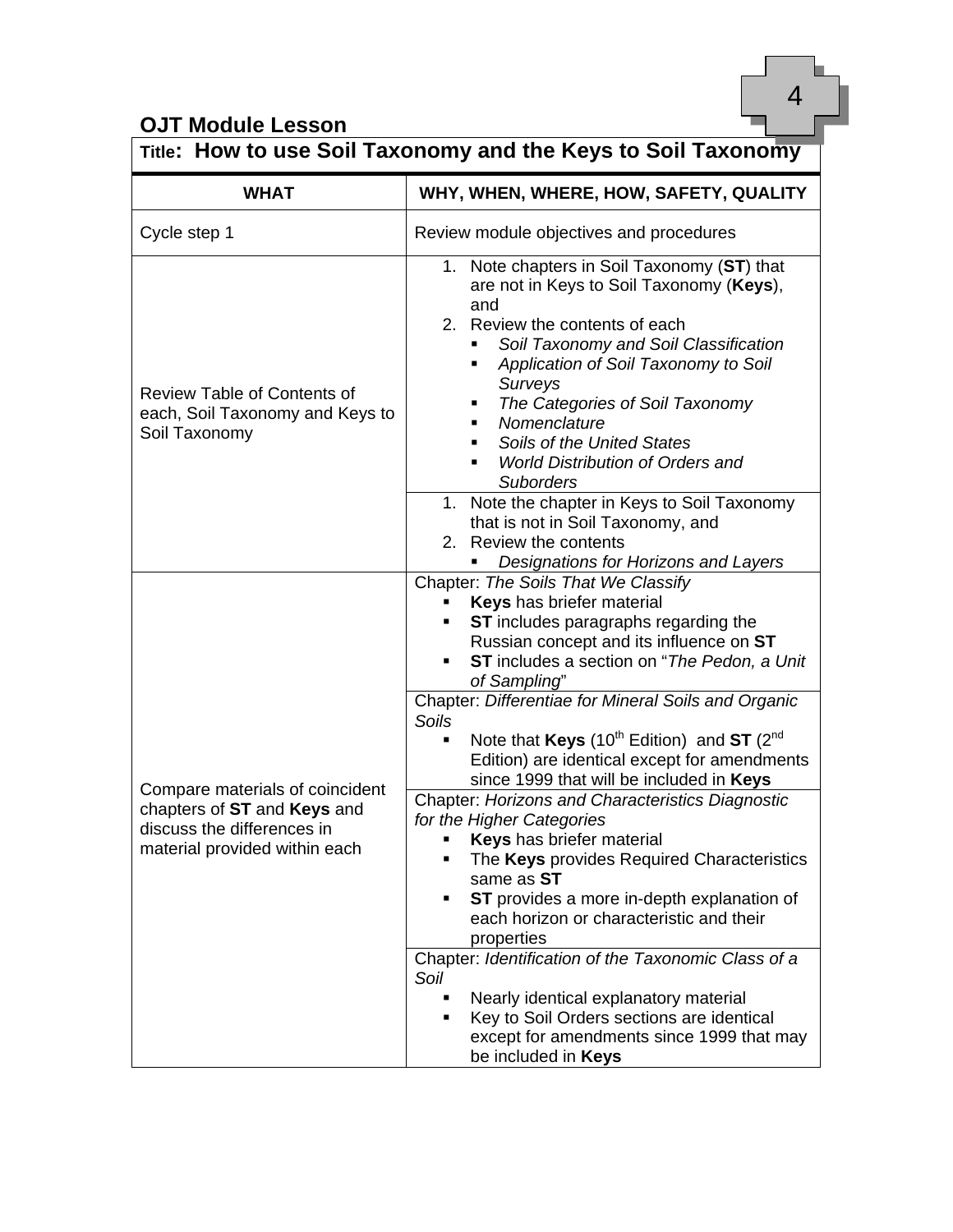| <b>Continued:</b> Compare materials of<br>coincident chapters of ST and<br>Keys and discuss the differences<br>in material provided within each                                                                                               | Chapters: For each soil Order (12)<br>Keys provides Key to Suborders, Key to<br>Great Groups for each Suborder, and Key to<br>Subgroups for each Great Group<br>ST provides, with 1999 Keying information:<br>$\blacksquare$<br>Definitions of each order and limits<br>$\Omega$<br>between the Order and soils of other<br>Orders<br>A representative pedon and data<br>$\circ$<br>Each Suborder is discussed and<br>$\circ$<br>defined<br>A definition of each Typic Subgroup<br>$\circ$<br>Descriptions of all Subgroups<br>O<br>Chapter: Family and Series Differentiae and Names |
|-----------------------------------------------------------------------------------------------------------------------------------------------------------------------------------------------------------------------------------------------|---------------------------------------------------------------------------------------------------------------------------------------------------------------------------------------------------------------------------------------------------------------------------------------------------------------------------------------------------------------------------------------------------------------------------------------------------------------------------------------------------------------------------------------------------------------------------------------|
|                                                                                                                                                                                                                                               | Identical information and Keying<br>opportunities for classes in both ST and<br>Keys except for amendments since 1999<br>that will be included in Keys                                                                                                                                                                                                                                                                                                                                                                                                                                |
|                                                                                                                                                                                                                                               | Take the employee online to see what is<br>٠<br>available under Technical References-Soil<br>Classification on the soils usda gov website                                                                                                                                                                                                                                                                                                                                                                                                                                             |
| What if there are differences in<br>the information provided?                                                                                                                                                                                 | http://soils.usda.gov/technical/classification/                                                                                                                                                                                                                                                                                                                                                                                                                                                                                                                                       |
| The current printed and online<br>Keys includes all amendments to<br>Soil Taxonomy (Second Edition,<br>1999) through 2006 and hence is<br>the more up-to-date and current<br>information for classification than<br>the printed or online ST. | Soil Taxonomy<br>$\circ$<br>Text<br>Maps<br>Errata sheet (only contains<br>edits made shortly after<br>release, does not include any<br>amendments)<br>Proposals to Amend<br>Keys to Soil Taxonomy<br>O<br>Keys, 10 <sup>th</sup> Edition<br>Summary of changes<br>Previous versions                                                                                                                                                                                                                                                                                                  |
| What is required to study the<br>nature of a soil?<br>A Pedon extracted from the<br>surface to the base of the soil by<br>some manner.                                                                                                        | You and the trainee read the section "The<br>Pedon, a Unit of Sampling" in chapter 1,<br>(page 10) of Soil Taxonomy.<br>Discuss the "pedon"                                                                                                                                                                                                                                                                                                                                                                                                                                           |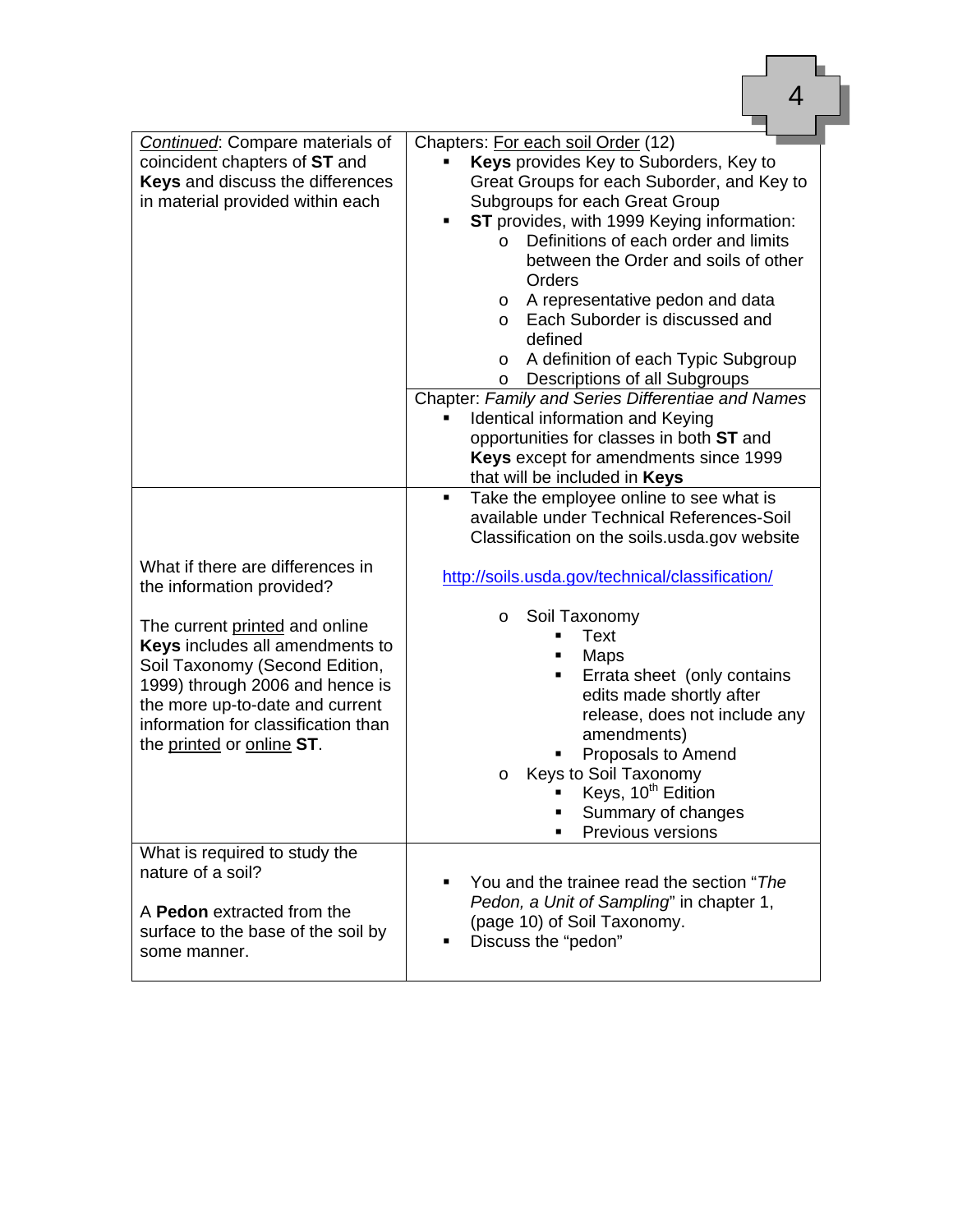| What is required to differentiate<br>soils at the higher categories of a<br>taxonomy (Order, Suborder,<br><b>Great Group)?</b><br><b>Horizons and Characteristics</b><br>Diagnostic for the Higher<br>Categories as defined in chapter<br>4 of ST or chapter 3 in Keys<br>Subgroups address features that<br>are important markers of sets of<br>processes as in the higher | Complete a brief overview of this chapter in<br>ST (chapter 4) or Keys (chapter 3)<br>Place emphasis on diagnostic horizons and<br>٠<br>characteristics found in your soil survey area<br>Subgroups are defined on pages 122-123 of Soil<br>Taxonomy. Take a look and review the three major<br>kinds of Subgroups:                                                                                                                                             |
|-----------------------------------------------------------------------------------------------------------------------------------------------------------------------------------------------------------------------------------------------------------------------------------------------------------------------------------------------------------------------------|-----------------------------------------------------------------------------------------------------------------------------------------------------------------------------------------------------------------------------------------------------------------------------------------------------------------------------------------------------------------------------------------------------------------------------------------------------------------|
| categories<br>In other soils, subgroups show<br>traits of where dominant<br>processes have been modified                                                                                                                                                                                                                                                                    | <b>Typic</b><br>O<br>Intergrades<br>$\circ$<br>Extragrades<br>$\circ$<br>Use the example in ST of aquic conditions to<br>٠<br>relate to these two concepts of the subgroup<br>Use other examples of multiple subgroups<br>$\blacksquare$<br>for a great group in your soil survey area                                                                                                                                                                          |
| What is the intent of Families?<br>The intent of Families is to group<br>soils within a subgroup having<br>similar physical and chemical<br>properties that affect their<br>responses to management and<br>manipulation for use.                                                                                                                                            | Look at page 123 in ST and page 295 in<br>٠<br>Keys for a list of family names. 7 are<br>numbered in ST and 9 in Keys but #7-9 in<br>Keys are the same as #7 in ST.<br>Look at chapter 17 in Keys or chapter 21 in<br>ST and discuss the families recognized in<br>your soil survey area                                                                                                                                                                        |
| What is the intent of the Series?                                                                                                                                                                                                                                                                                                                                           | Review the Series as defined on page 123 of<br>٠<br><b>ST</b><br>Select a subgroup from your soil survey area<br>and take a look at the series within it<br>recognized in your soil survey area<br>Discuss briefly how and why they are the<br>٠<br>same but different at the same time - same<br>order, suborder, great group, subgroup,<br>family but in different series<br>Discuss briefly how series in the same family<br>٠<br>are differentiated and why |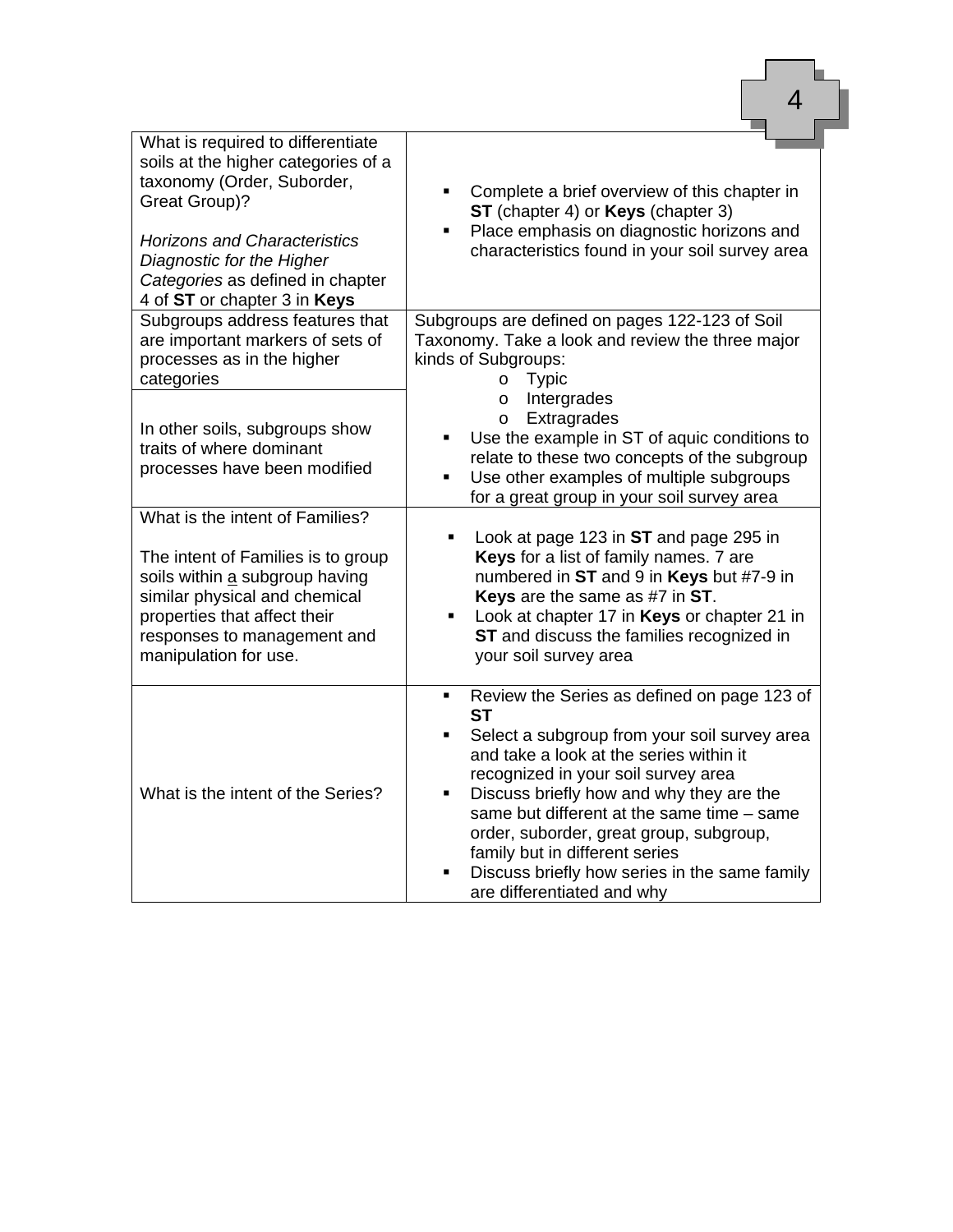| From Order to Series | Provide an overview as a review of how you get                            |
|----------------------|---------------------------------------------------------------------------|
|                      | from the higher categories to a series<br>A pedon extracted from the soil |
|                      | Diagnostic horizons and characteristics used                              |
|                      | to drill down through the higher categories                               |
|                      | Decisions based upon observed,<br>$\circ$                                 |
|                      | inferred, or measured data                                                |
|                      | Subgroups relate to the diagnostic horizons                               |
|                      | and characteristics or subdivisions of the                                |
|                      | same                                                                      |
|                      | Decisions based upon observed,<br>$\circ$                                 |
|                      | inferred, or measured data                                                |
|                      | All subgroups are divided and 1 or more of 9                              |
|                      | families group like soils within the subgroup.                            |
|                      | Decisions based upon observed,<br>O                                       |
|                      | inferred, or measured data                                                |
|                      | Families are further divided into series                                  |
|                      | Decisions based upon observed,<br>O<br>inferred, or measured data         |
|                      |                                                                           |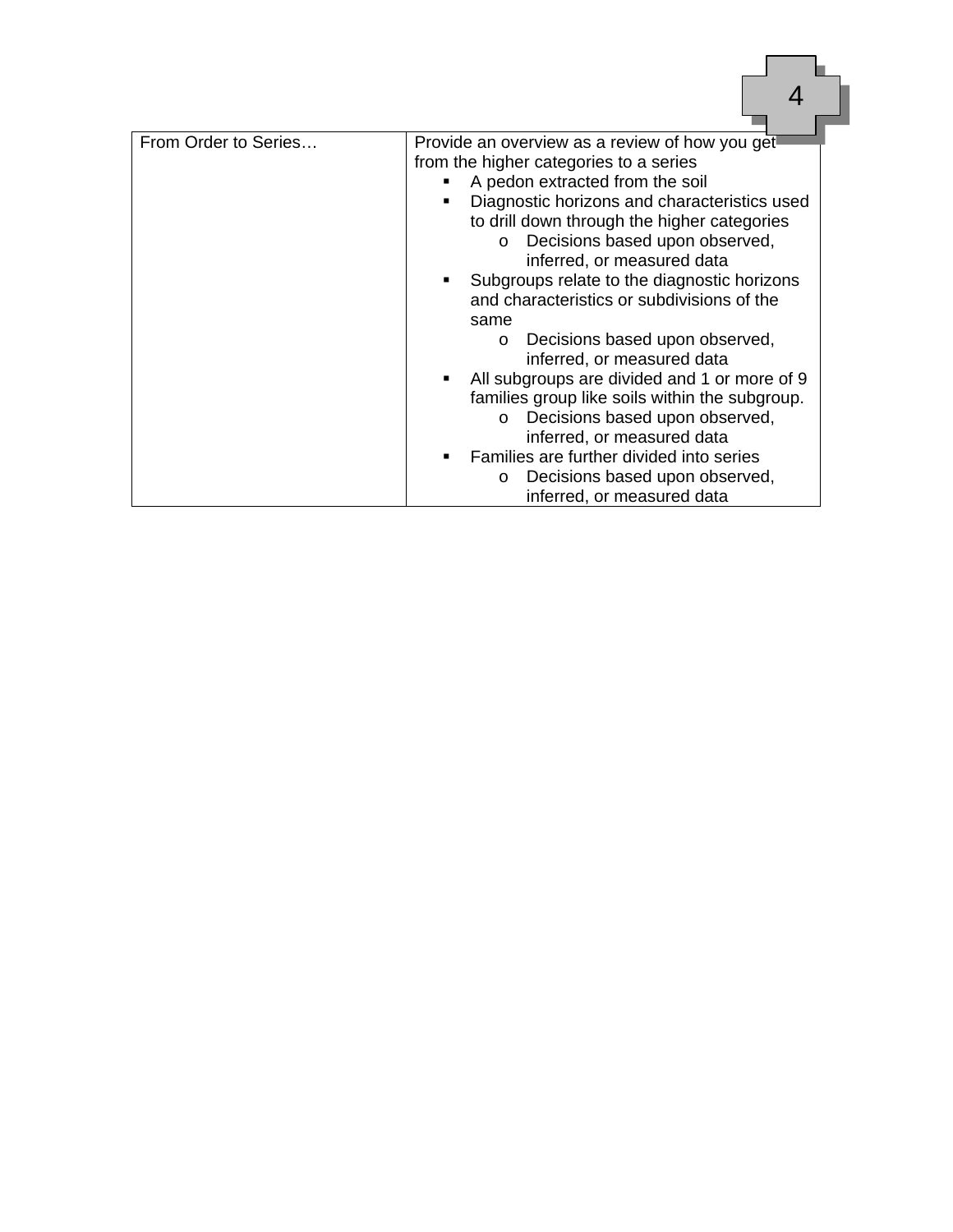#### **Measurement of Learning Quiz**



- 1. If I am really hung up on what a particular diagnostic horizon really is, I could go to \_\_\_\_\_\_\_\_\_\_\_\_\_ to find all the information I need.
	- a. ST
	- b. Keys
- 2. Amendments are captured in \_\_\_\_\_\_\_\_\_\_\_\_
	- a. ST
	- b. Keys
- 3. Descriptions of subgroups are found in \_\_\_\_\_\_\_\_\_\_\_\_\_
	- a. ST
	- b. Keys
- 4. If I am keying a soil out, I could use printed hardcopy of either one (ST or Keys) and feel safe that I will reach the correct conclusion.
	- a. True
	- b. False
- 5. If I am keying a soil out, I could use ecopy of either one (ST or Keys) and feel safe that I will reach the correct conclusion.
	- a. True
	- b. False
- 6. I could use the errata sheet found on the website and make changes to my hardcopy of Soil Taxonomy and I would be up-to-date with amendments.
	- a. True
	- b. False
- 7. If I need definitions for horizon and layer designators, I should refer to \_\_\_\_\_\_\_
	- a. ST
	- b. Keys
- 8. No amendments have been made to the Family criteria since 1999.
	- a. True
	- b. False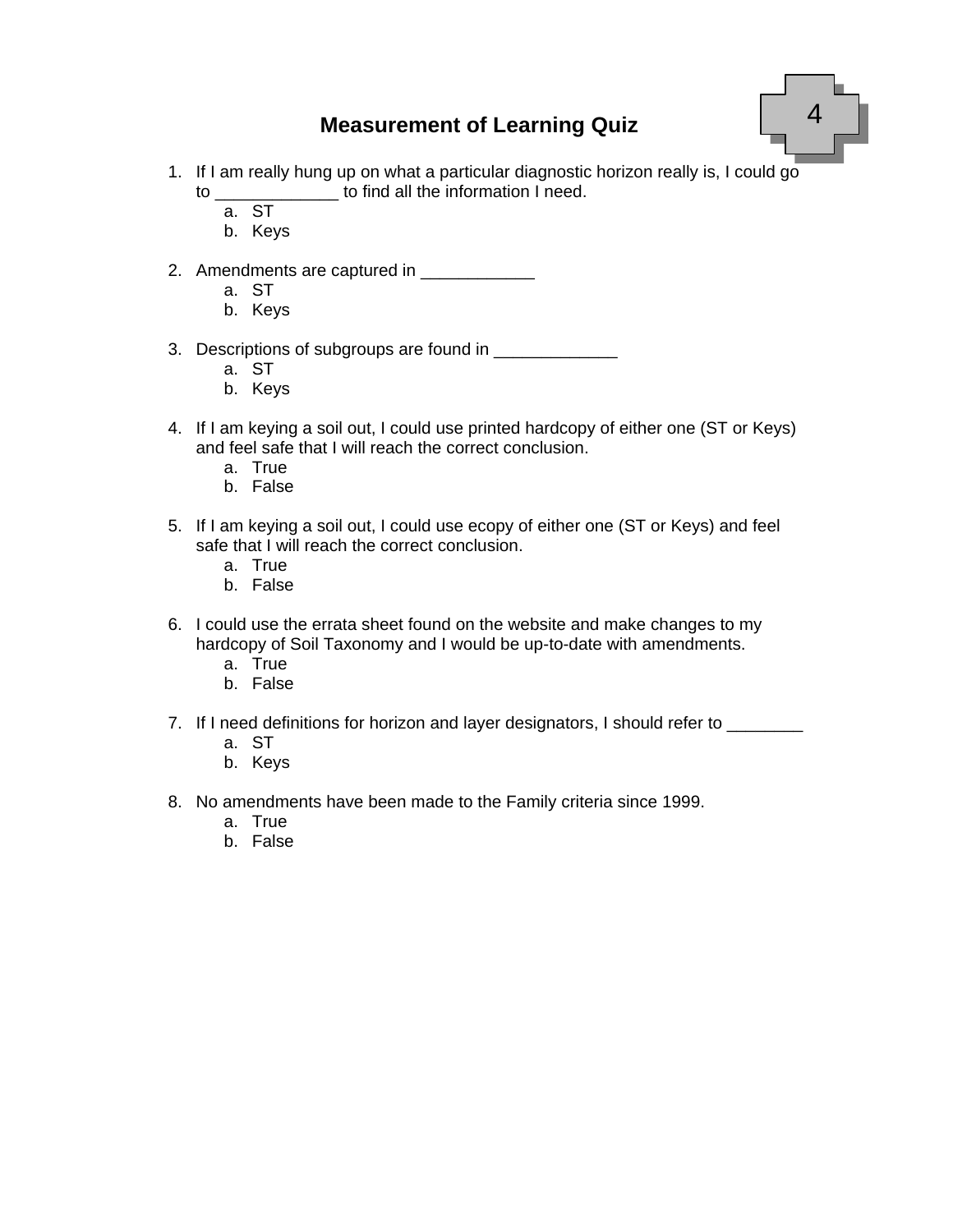

### **OJT Training Module Cover Sheet**

| Title: Know what environmental issues exist in your soil survey<br>area and how to deal with related emergencies                                                                                                                                                                                                                                                                                                                                                                                                                                                                                                                                                                                                                                                                                             |
|--------------------------------------------------------------------------------------------------------------------------------------------------------------------------------------------------------------------------------------------------------------------------------------------------------------------------------------------------------------------------------------------------------------------------------------------------------------------------------------------------------------------------------------------------------------------------------------------------------------------------------------------------------------------------------------------------------------------------------------------------------------------------------------------------------------|
| □ Skill X Knowledge<br>Type:<br>Performance Objective: Trainee will be able to<br>Identify environmental issues of concern in the soil survey<br>Prevent confronting the issue or issues<br>٠<br>Act appropriately if confronted with one or more of the issues<br>٠<br><b>Trainer Preparation:</b><br>Review attached examples of concerns<br>٠<br>Secure existing or prepare list of environmental concerns for your soil survey<br>٠<br>area - Terrain (mud, sand, rocks, slope, etc.), Climate (cold, hot, wet, dry, storms,<br>floods, etc.), Wildlife (snakes, bears, mountain lions, etc.), Insects & Arachnids<br>(spiders, ticks, bees, fire ants, etc.), Other<br>Include prevention, what to do, listing of contact information, where to go for<br>$\blacksquare$<br>assistance for each concern |
| <b>Special Requirements:</b><br>None                                                                                                                                                                                                                                                                                                                                                                                                                                                                                                                                                                                                                                                                                                                                                                         |
| Prerequisite Modules:<br>None                                                                                                                                                                                                                                                                                                                                                                                                                                                                                                                                                                                                                                                                                                                                                                                |
| Procedure:<br>Face to face discussion with employee<br>٠                                                                                                                                                                                                                                                                                                                                                                                                                                                                                                                                                                                                                                                                                                                                                     |
| Notes/Purpose:                                                                                                                                                                                                                                                                                                                                                                                                                                                                                                                                                                                                                                                                                                                                                                                               |
| Authors:<br>Marc Crouch, NSSC<br>٠                                                                                                                                                                                                                                                                                                                                                                                                                                                                                                                                                                                                                                                                                                                                                                           |
| Approved by:<br>Marc Crouch, NSSC                                                                                                                                                                                                                                                                                                                                                                                                                                                                                                                                                                                                                                                                                                                                                                            |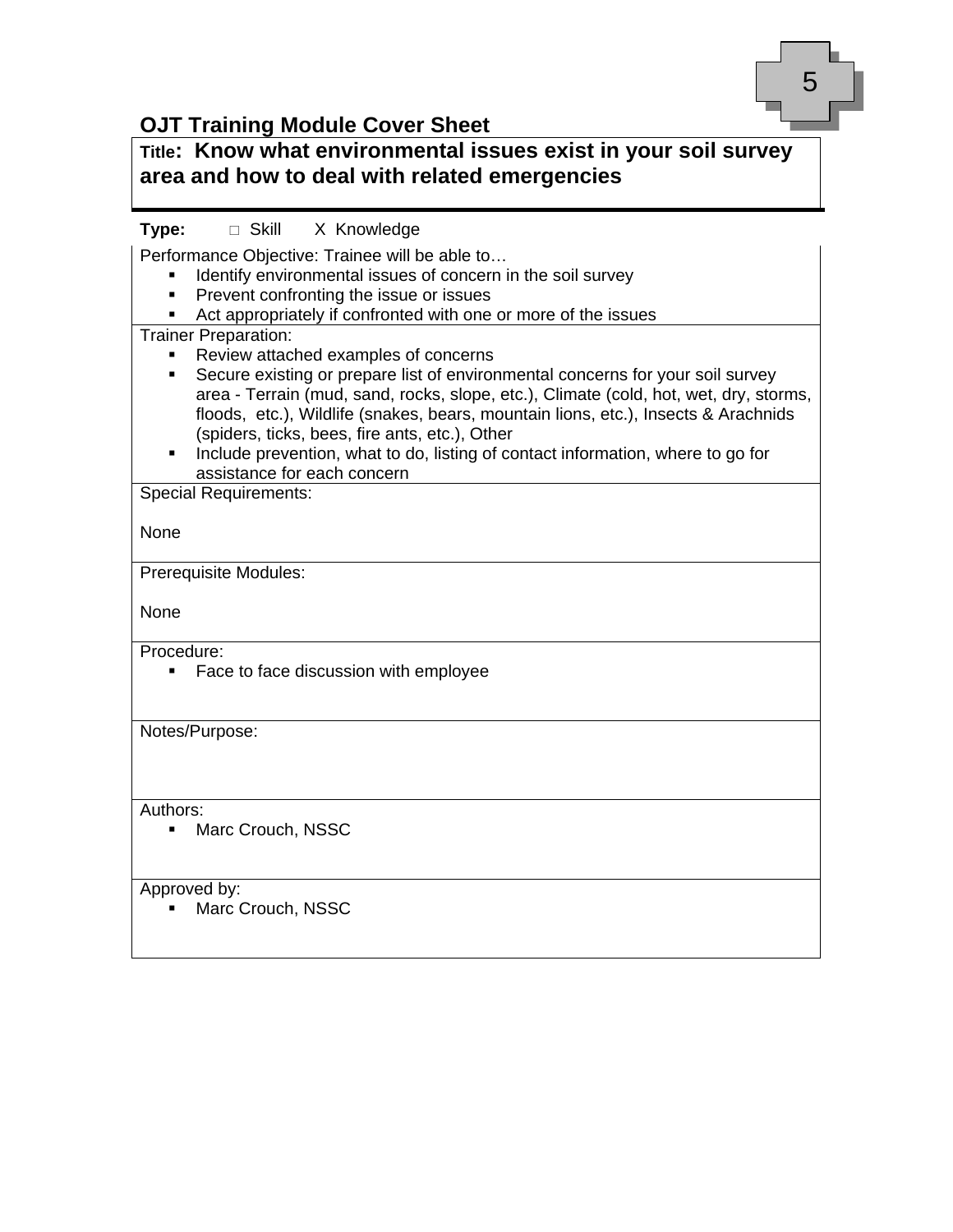

### **OJT Module Lesson**

| Title:                                                     | Know what environmental issues exist in your soil survey<br>area and how to deal with related emergency issues                                                                                                                                                                                                                  |  |
|------------------------------------------------------------|---------------------------------------------------------------------------------------------------------------------------------------------------------------------------------------------------------------------------------------------------------------------------------------------------------------------------------|--|
| <b>WHAT</b>                                                | WHY, WHEN, WHERE, HOW, SAFETY, QUALITY                                                                                                                                                                                                                                                                                          |  |
| Cycle step #1                                              | Discuss objectives of the module                                                                                                                                                                                                                                                                                                |  |
| What are the issues of concern in<br>your soil survey area | Review lists prepared showing local issues related<br>to:<br>Terrain (mud, sand, rocks, slope, vegetation,<br>٠<br>$etc.$ )<br>Climate (cold, hot, wet, dry, storms, floods,<br>$etc.$ )<br>Wildlife (snakes, bears, mountain lions, etc.)<br>п<br>Insects & Arachnids (spiders, ticks, bees, fire<br>٠<br>ants, etc.)<br>Other |  |
|                                                            | Why is each a concern                                                                                                                                                                                                                                                                                                           |  |
|                                                            | Where in the area is it a concern                                                                                                                                                                                                                                                                                               |  |
| Address each issue on your list(s)                         | How to avoid the issue (prevention)                                                                                                                                                                                                                                                                                             |  |
| separately                                                 | What to do if confronted with the issue                                                                                                                                                                                                                                                                                         |  |
|                                                            | Where to go for help if confronted with the issue                                                                                                                                                                                                                                                                               |  |
|                                                            | How and who to contact for help if confronted with<br>the issue                                                                                                                                                                                                                                                                 |  |

### **OJT Measurement of Learning**

| Address each issue of concern | For next several days, SSO Leader presents a<br>scenario addressing an issue of concern and asks<br>employee to respond as to:<br>How to prevent<br>What to do<br>Where to go for help<br>$\blacksquare$<br>Contacts for assistance |
|-------------------------------|-------------------------------------------------------------------------------------------------------------------------------------------------------------------------------------------------------------------------------------|
|                               | Repeat until satisfied that employee knows what to                                                                                                                                                                                  |
| Repetition                    | do in all scenarios presented for the soil survey area                                                                                                                                                                              |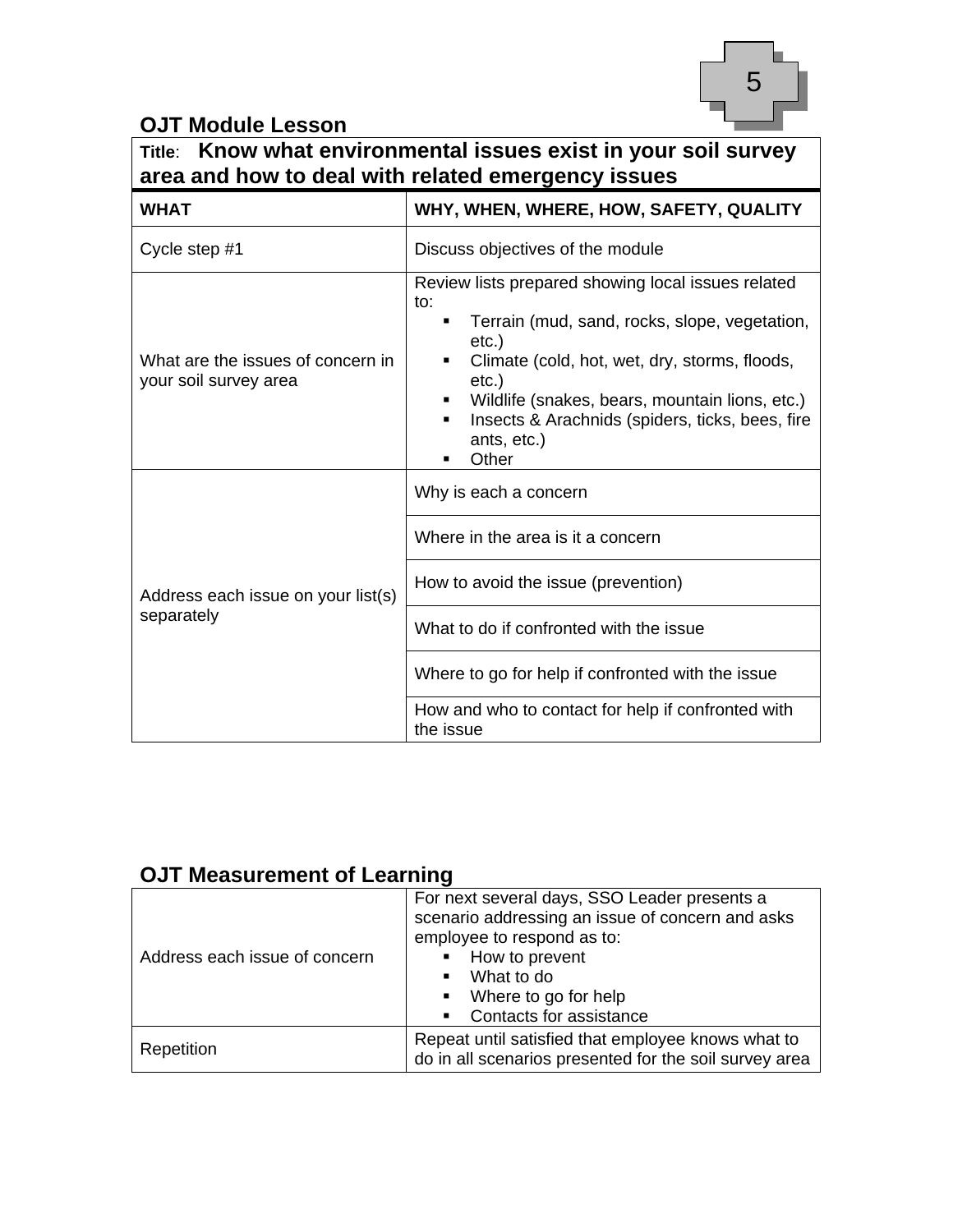

### **Example Environmental Concerns**

### *HEAT STROKE*

#### **What is heat stroke?**

Heat stroke is the most severe form of heat illness and is a life-threatening emergency. It is the result of long, extreme exposure to the sun, in which a person does not sweat enough to lower body temperature.

#### **How can heat stroke be prevented?**

There are precautions that can help protect you against the adverse effects of heat stroke. These include:

- Drink plenty of fluids during outdoor activities, especially on hot days. Water and sports drinks are the drinks of choice; avoid tea, coffee, soda and alcohol as these can lead to dehydration.
- Wear lightweight, tightly woven, loose-fitting clothing in light colors.
- Schedule vigorous activity and sports for cooler times of the day.
- Protect yourself from the sun by wearing a hat, sunglasses and using an umbrella.
- Increase time spent outdoors gradually to get your body used to the heat.
- During outdoor activities, take frequent drink breaks and mist yourself with a spray bottle to avoid becoming overheated.



#### *Black Widow Spiders*

#### **Habitat**

On the underside of ledges, rocks, plants and debris, wherever a web can be strung. Cold weather and drought may drive these spiders into buildings The venom of the female black widow spider is 15 times as toxic as the venom of the Prairie Rattlesnake. Only a minute amount of the toxin is injected in a single bite by the spider however, so they are rarely fatal. By comparison, the relatively large amount of injected rattlesnake venom results in about 15 to 25 percent mortality among those bitten.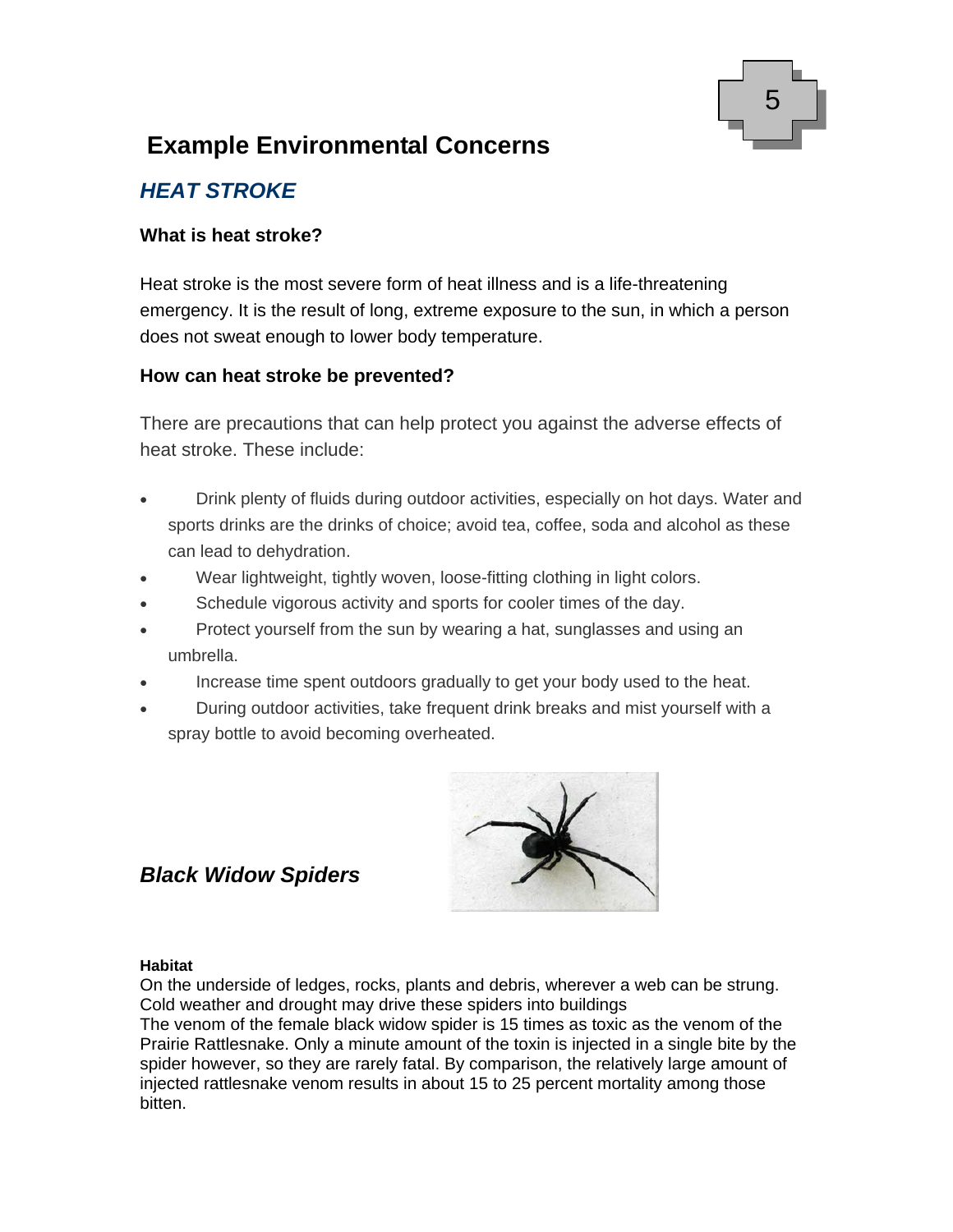

The bite itself is often not painful and may go unnoticed. But the poison injected by  $\ldots$ Black Widow bite can cause abdominal pain similar to appendicitis as well as pain to muscles or the soles of the feet. Other symptoms include alternating salivation and drymouth, paralysis of the diaphragm, profuse sweating and swollen eyelids.

Persons with heart conditions or other health problems may require a hospital stay. (Heart and lung failure may result in death.) A physician can evaluate the severity of the bite, and give specific antivenin or calcium gluconate to relieve pain if necessary. Healthy people recover rapidly in two to five days.

First aid measures: Apply an ice pack over the bite location and keep the affected limb elevated to about heart level. Try to collect the spider specimen in a small jar or plastic bag for examination by a spider expert, even if you have crushed it. Treatment in a medical facility may be necessary. **Call the Poison Center for additional information.**  Poison Centers across the country now have a new national emergency phone number - 1-800-222-



Male Tarantula with a cricket.

*Tarantulas*

The Desert Tarantula (Aphonopelma chalcodes) grows 2 to 3 inches long and is colored gray to dark brown. It is common to the Sonoran, Chihuahuan and Mojave deserts of Arizona, New Mexico and Southern California. Although the tarantula is frightening in appearance, the chances of being bitten by it are rare and, because it has a rightful place in the outdoors, it should not be wantonly killed or persecuted

#### **Cautions**

If a bite should occur, the venom when injected into humans usually causes only slight swelling, with some numbness and itching which disappears in a short time. The bite has been compared in intensity with a bee or wasp sting. Caution should be used when handling or near a tarantula, as with any wild creature

**First Aid:** Clean the bite site with soap and water and protect against infection. Skin exposures to the urticating hairs are managed by removing the hairs with tape. Any sign of allergy or breathing problems should be cause for concern - seek medical attention.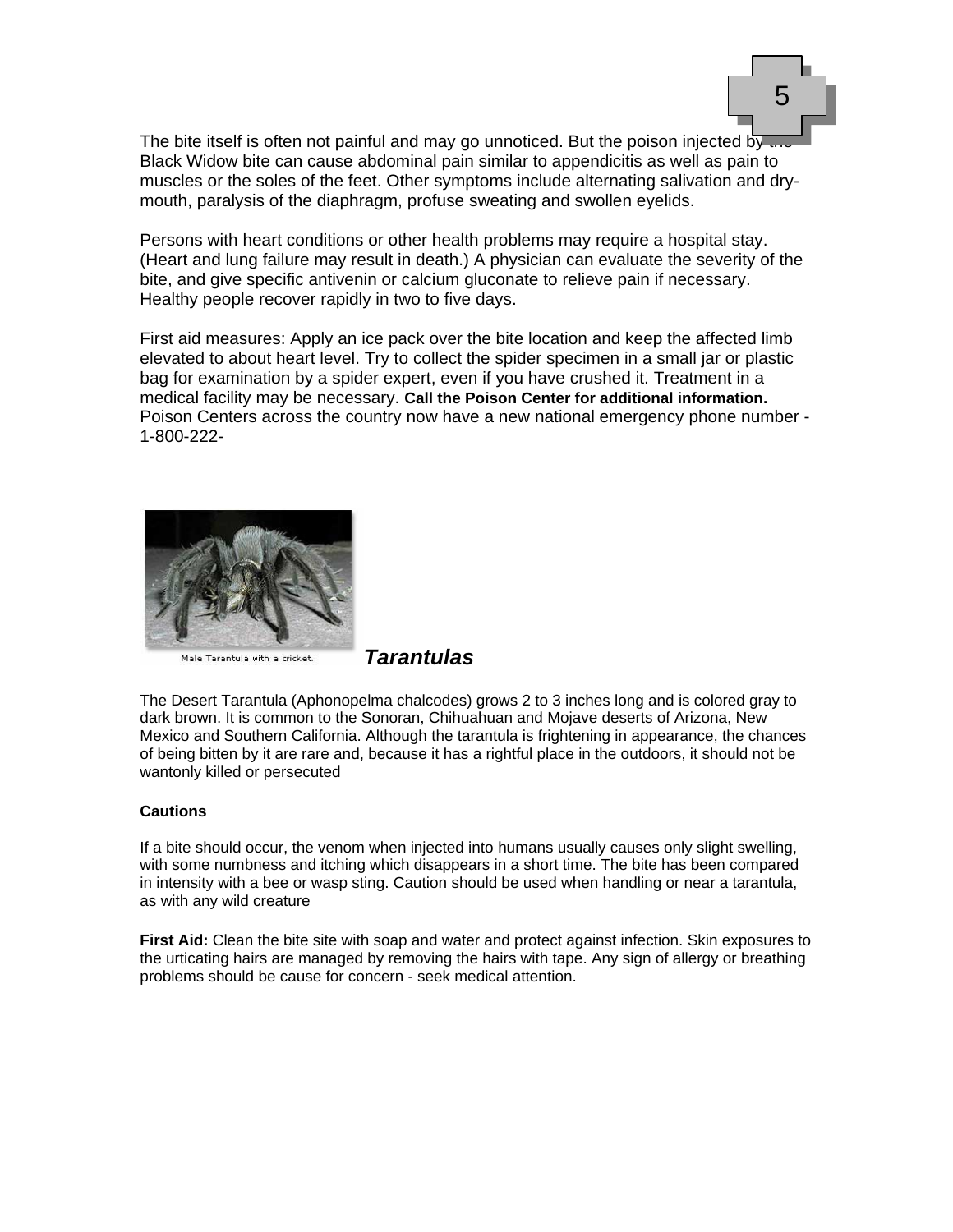

#### *Rattle Snakes*



#### **Description**

Rattlesnakes come in 16 distinct varieties. There are numerous subspecies and color variations, but they are all positively identified by the jointed rattles on the tail.

#### **Watch your step:**

Rattlesnakes are superbly cryptic animals. Their colors and patterns allow them to blend with their surroundings so that they often seem to be invisible. When in the desert it is always best to look where you place your feet. A flashlight should always be carried at night, especially on warm nights when rattlesnakes are very active. Around your home, walkways should be kept clear of brush, as rattlesnakes on barren earth or pavement are more visible. Walkways should be brightly lit.

#### *Rattlesnake Bites*

#### **Dos:**

- Remain calm and reassure the victim.
- Remove all jewelry, watches, etc. from the affected area.
- Immobilize extremity and keep at level below the heart.
- Decrease total body activity as is feasible.
- Move victim to medical facility without delay.

#### **Don'ts:**

- Do not apply ice to the bite area.
- Do not make an incision of any kind.
- Do not use a constriction band or tourniquet.
- Do not administer alcohol or drugs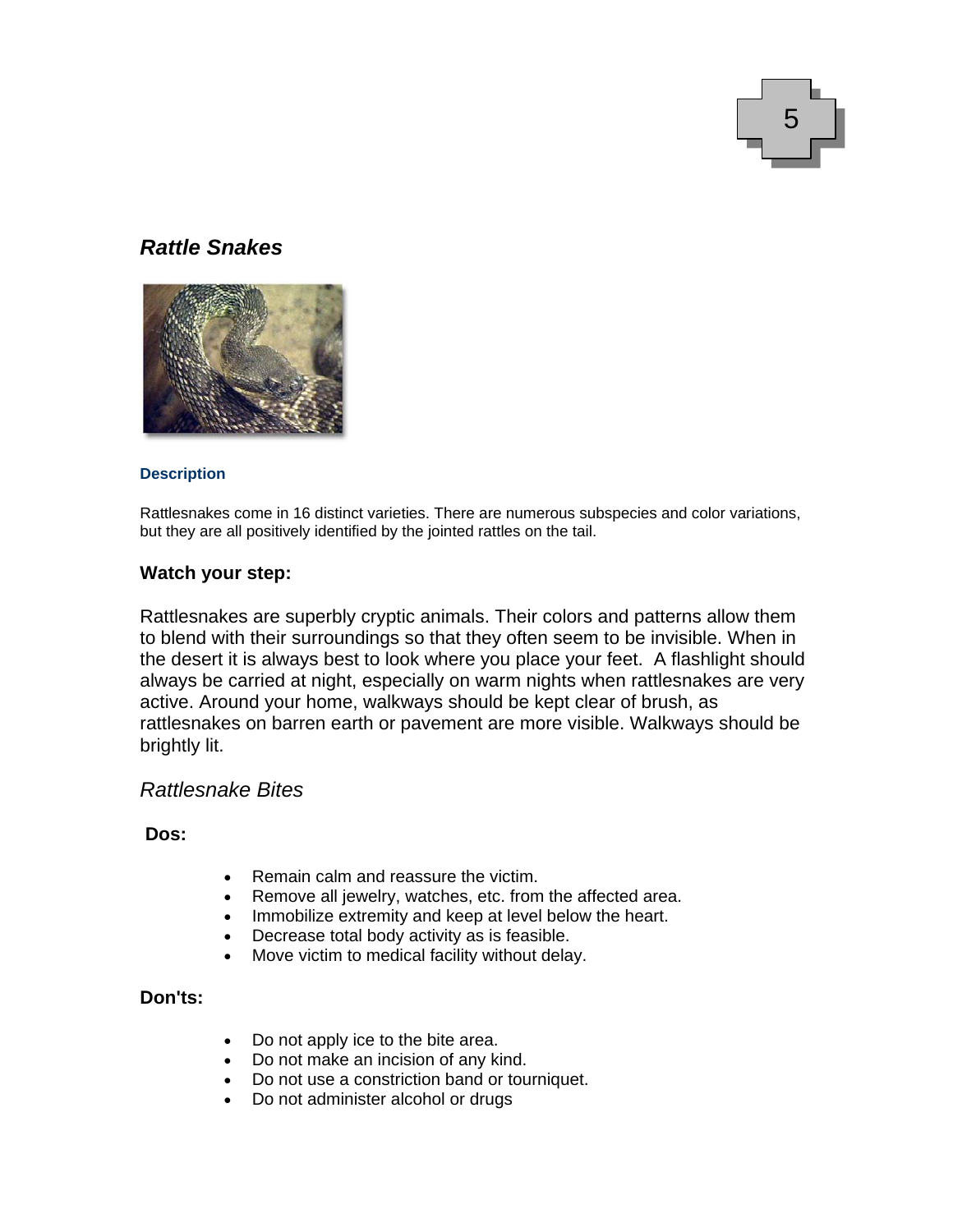



#### *Bizarre body*

Scorpions strike fear in many people and have been both hated and admired since ancient times. This is probably due to their fearsome look, with pincers at one end and a stinger at the other. Scorpions are not insects but are arachnids, like spiders, and have eight legs and two main body regions, the prosoma and the mesosoma

The venom of the scorpion can cause severe pain and swelling at the site of the sting, numbness, frothing at the mouth, respiratory difficulties, muscle twitching, and convulsions. The sting is more dangerous to infants, small children and the elderly. Death is rare, especially in more recent times.

### *FLASH FLOODS*

### *During a Flood*

Flash floods can occur in Arizona with no rain in sight. A storm that's miles away can produce rushing water that can take you by surprise.

- 1. Listen to the radio or television for information.
- 2. Know flash flooding can occur. If there is any possibility of a flash flood, move to higher ground right away. Do not wait for instructions to move.

*Be aware of streams, dry riverbeds, drainage channels, canyons and other areas known to flood suddenly. Flash floods can occur in these areas with or without typical warnings like rain clouds or heavy rain.* 

#### *After a Flood*

After a flood happens is when a lot of injuries take place. These tips will help to keep you safe.

• Stay away from power lines and electrical wires. The number two flood killer after drowning is electrocution. Electrical current can travel through water. Report downed power lines to the power company or the County Sheriff's office.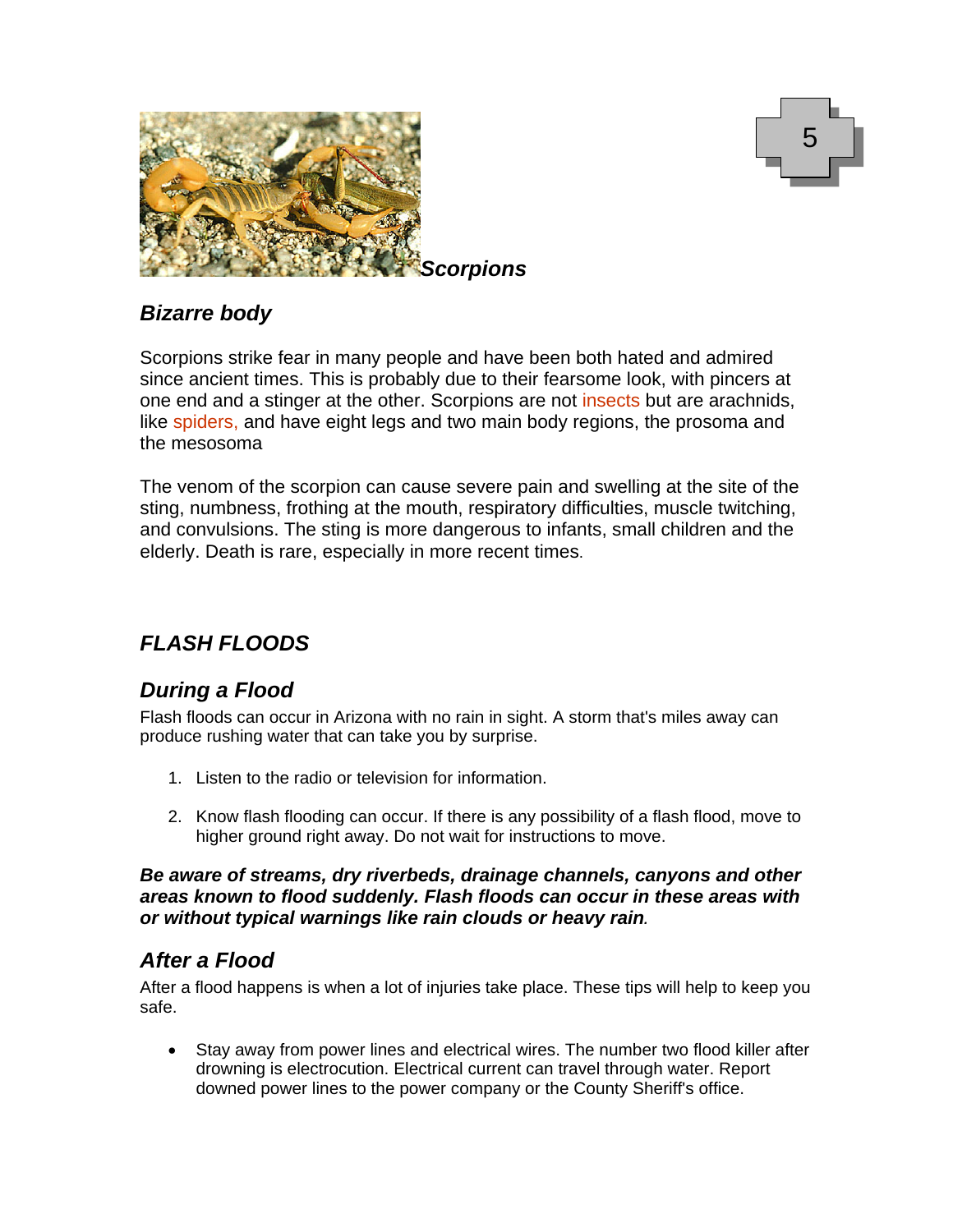

- Look out for animals, especially snakes. Small animals that have been flooded out of their homes may seek shelter in yours, or in debris left on your property. Use a pole or stick to poke and turn things over and scare away small animals.
- Look before you step. After a flood, the ground and floors are covered with debris including broken bottles and nails. Floors and stairs that have been covered with mud can be very slippery.
- Be alert for gas leaks. Use a flashlight to inspect for damage. Don't smoke or use candles, lanterns, or open flames unless you know the gas has been turned off and the area has been ventilated.
- Wait before entering a structure damaged by flooding. Structures that have been damaged by flooding may not be safe to enter. Wait for the building to be inspected before entering. If the structure is deemed unsafe, arrangements will be made for you to be able to retrieve valuables left behind.

#### *If You Are in a Moving Vehicle*

- 1. Do not drive into flooded areas.
- 2. If floodwaters rise around your car, abandon it. Move to higher ground safely.
- 3. Know that 6 inches of water will reach the bottom of most passenger cars causing loss of control and possible stalling.
- 4. Know that most vehicles begin to float in just 12 inches of water. 24 inches of water will sweep most vehicles (including SUVs and pick-ups) away.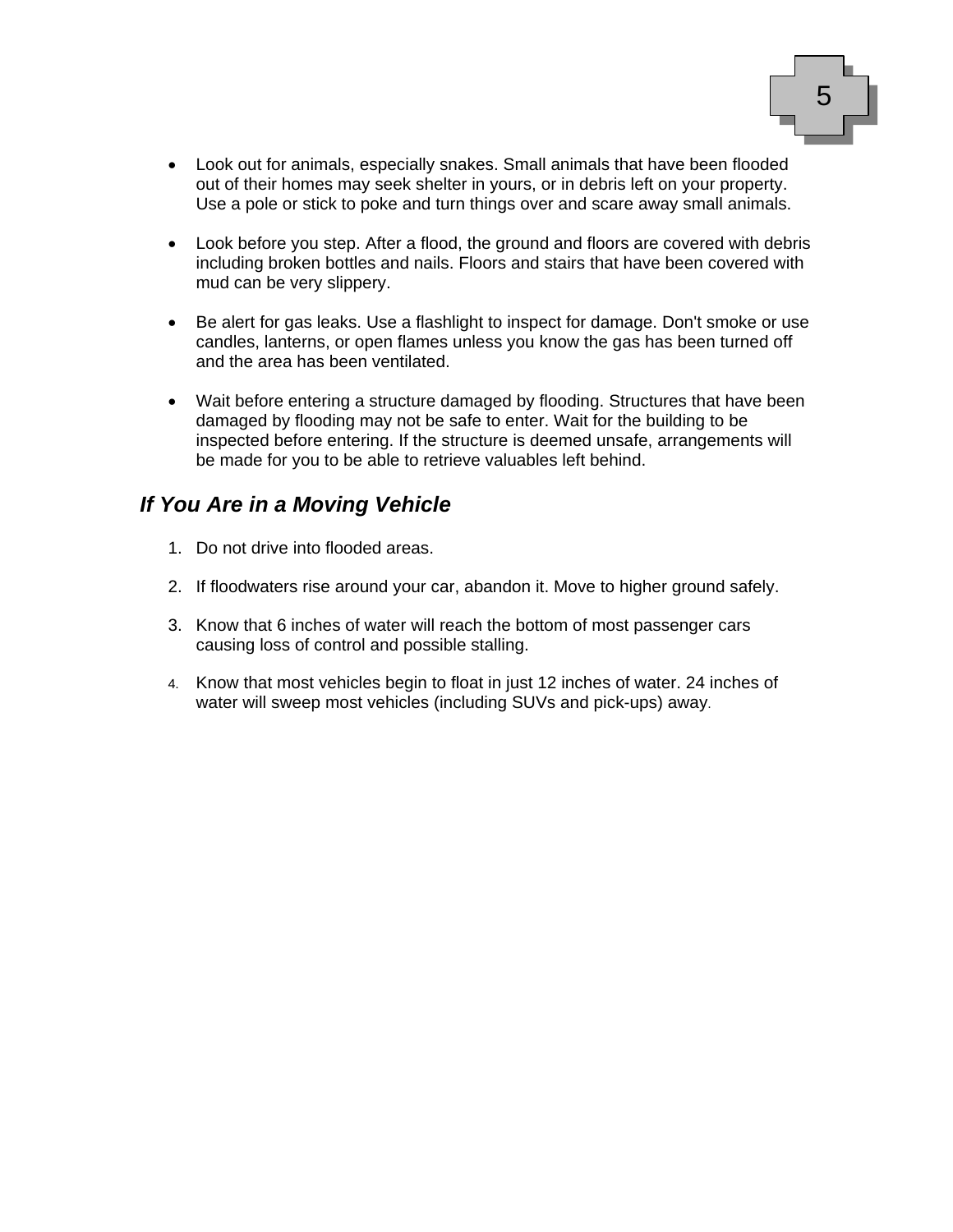| 6<br>Title: How to recognize and use components in soil survey                                                                                                                                                                                                                                                                                                          |
|-------------------------------------------------------------------------------------------------------------------------------------------------------------------------------------------------------------------------------------------------------------------------------------------------------------------------------------------------------------------------|
| Type:<br>□ Skill X Knowledge                                                                                                                                                                                                                                                                                                                                            |
| Performance Objectives: The Soil Scientist will be able to:<br>Repeat the context for use of components<br>List and define the 6 kinds of components<br>$\bullet$                                                                                                                                                                                                       |
| Recognize what a Variant from past soil surveys is today<br><b>Trainer Preparation:</b><br>Be familiar with SSM and NSSH materials<br>Pull together local examples of the 6 kinds of components prior to training (see<br>Cycle Step 4 below)                                                                                                                           |
| <b>Special Requirements:</b><br><b>None</b>                                                                                                                                                                                                                                                                                                                             |
| Prerequisite Modules:<br>None                                                                                                                                                                                                                                                                                                                                           |
| Procedure:<br>Follow the Five Step OJT Cycle for Knowledge Oriented Training                                                                                                                                                                                                                                                                                            |
| Notes/Purpose:<br>Acquire this knowledge prior to attendance of the Soil Correlation course<br>Testing during the Soil Correlation course will include measurement of this<br>$\bullet$<br>knowledge<br>Exercises during the Soil Correlation course will require this knowledge<br>Map unit design and correlation within the assigned MLRA requires this<br>knowledge |
| Authors:<br>Marc Crouch, Soil Scientist, NSSC, Lincoln, NE<br>Thor Thorson, SDQS, MO1, Portland, OR<br>Chad Remley, SDQS, MO5, Salina, KS<br>Approved by:                                                                                                                                                                                                               |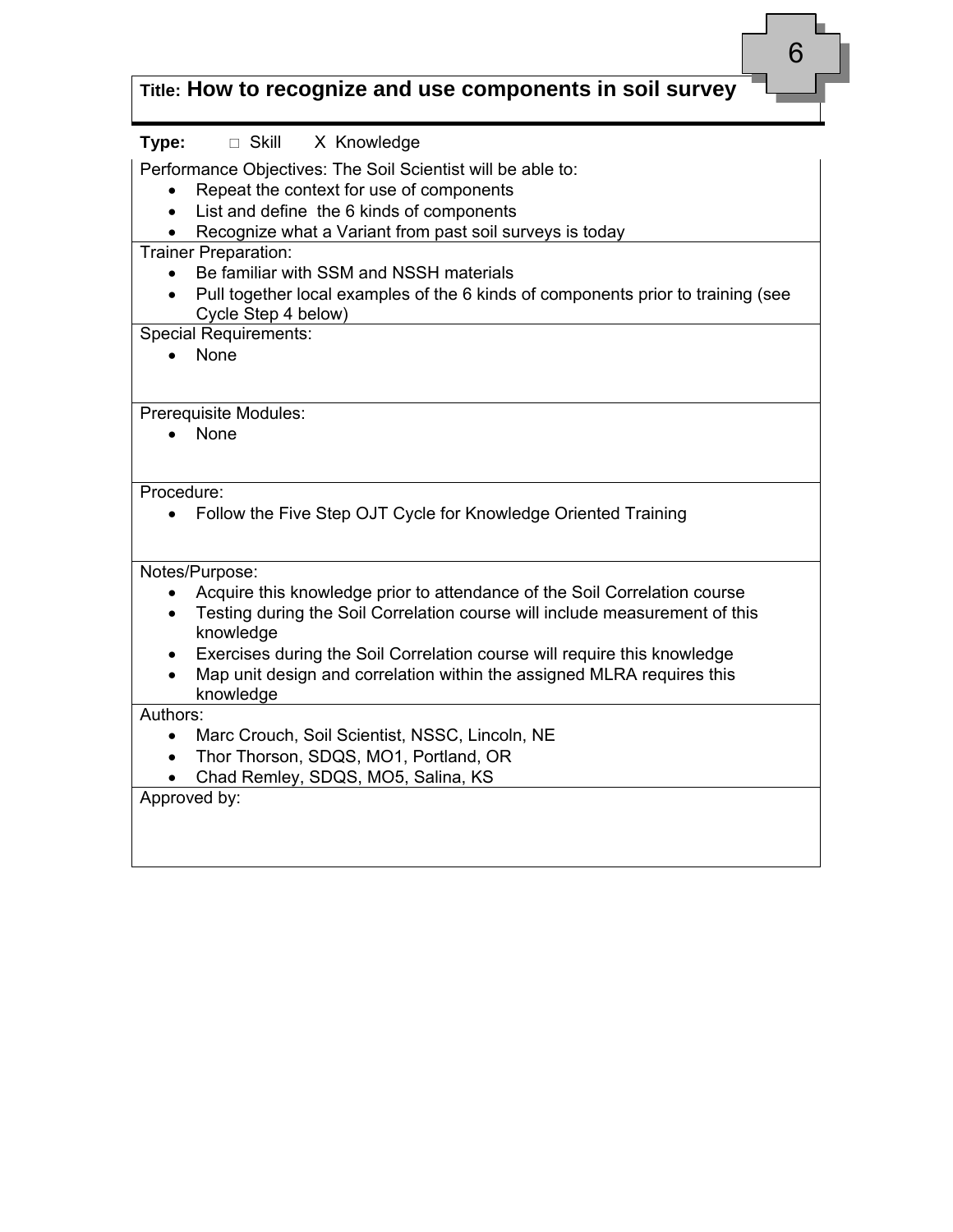| 6<br>Title: How to recognize and use components in soil survey                                                |                                                                                                                                                                                                                           |  |
|---------------------------------------------------------------------------------------------------------------|---------------------------------------------------------------------------------------------------------------------------------------------------------------------------------------------------------------------------|--|
| <b>WHAT</b>                                                                                                   | WHY, WHEN, WHERE, HOW, SAFETY, QUALITY                                                                                                                                                                                    |  |
| OJT Cycle for Knowledge Step 1                                                                                | SSPL and Soil Scientist review objective(s) of<br>module, agree as to what are components, where<br>are they used                                                                                                         |  |
| OJT Cycle for Knowledge Step 2                                                                                | Employee (and SSPL):<br>Read/Review NSSH 627.04, NSSH Exhibit<br>627-1<br>Read/Review SSM pgs 20-22, 41-44                                                                                                                |  |
| OJT Cycle for Knowledge Step 3                                                                                | SSPL leads, ask them to:                                                                                                                                                                                                  |  |
| 1. List the 6 kinds of<br>components                                                                          | Ask them to make a list                                                                                                                                                                                                   |  |
| Define a series<br>2.                                                                                         | Ask them to define a series                                                                                                                                                                                               |  |
| 3.<br>Define a taxonomic<br>category above the series                                                         | Ask them to define a taxonomic category above the<br>series                                                                                                                                                               |  |
| 4. Define a taxadjunct<br>Compare it to a Series<br>What two main criteria<br>does it have<br>Why use it<br>٠ | Ask them to define a taxadjunct<br>Make sure they provide the reasons for<br>$\bullet$<br>using taxadjuncts                                                                                                               |  |
| Define unnamed<br>5.<br>components                                                                            | Discuss how they were used in the past in<br>$\bullet$<br>your MLRA and what you will do with the<br>existing ones today<br>Are they in NASIS or the published<br>soil survey only?<br>Discuss if you will use many today |  |
| 6. Define miscellaneous<br>areas                                                                              | Ask them where they can find a list of<br>miscellaneous areas (2)<br>Which of the 2 lists supersedes the other<br>$\bullet$                                                                                               |  |
| 7. Define phasing of<br>components                                                                            | Discuss how they were used in the past in<br>$\bullet$<br>your MLRA and what you will do with the<br>existing ones today<br>Discuss any current use                                                                       |  |
| Define a Variant<br>8.                                                                                        | Discuss what will happen to most Variants<br>$\bullet$<br>during updates today                                                                                                                                            |  |
| OJT Cycle for Knowledge Step 4                                                                                | Pull together examples of each kind from the<br>$\bullet$<br>MLRA and ask them to name and discuss<br>why it is what it is.<br>Give them the quiz provided                                                                |  |
| OJT Cycle for Knowledge Step 5                                                                                | Debrief, SSPL addresses any questions and<br>concerns                                                                                                                                                                     |  |
| Refresh                                                                                                       | Within a week, repeat some of the above for<br>retention purposes.                                                                                                                                                        |  |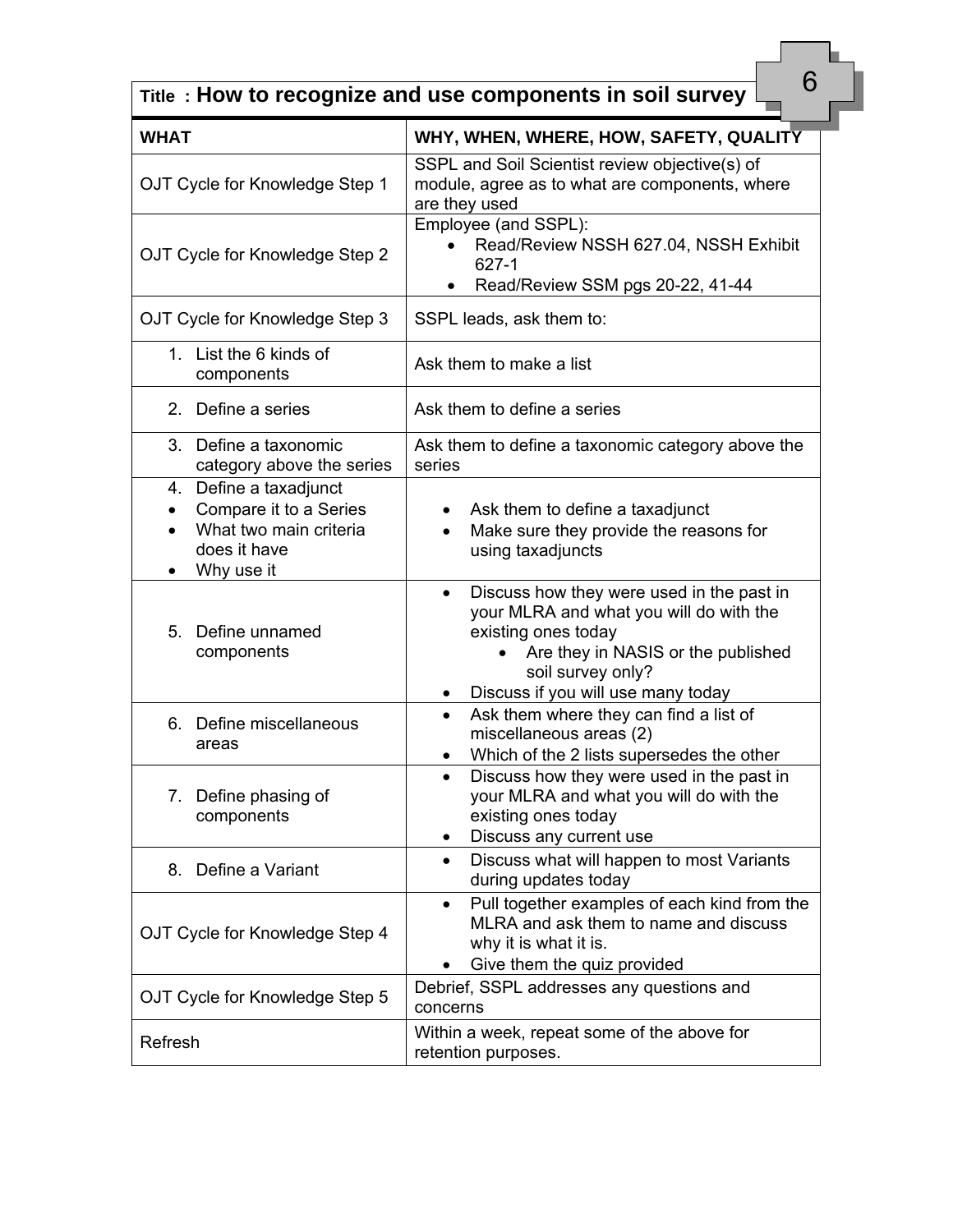# Taxadjunct or New Series